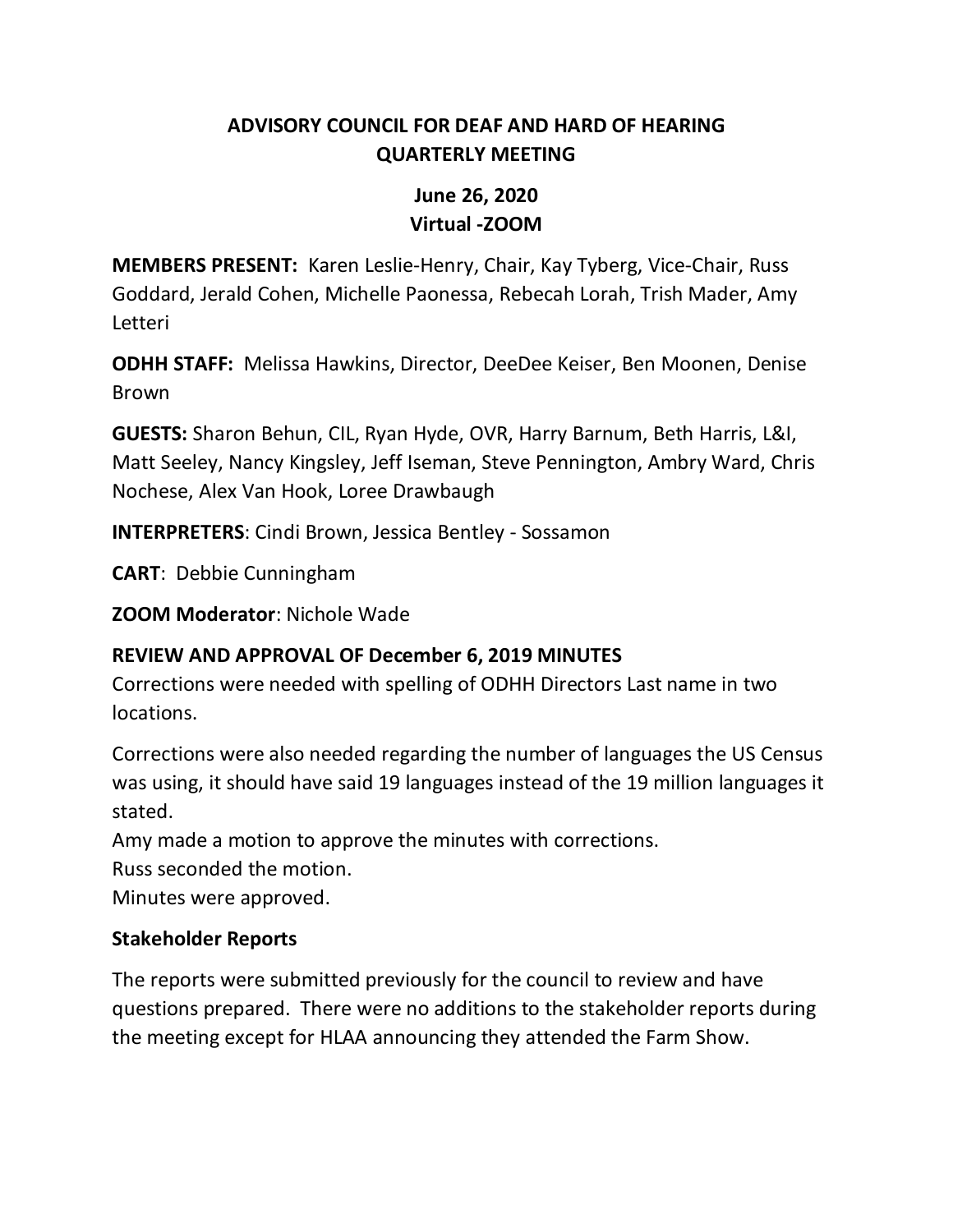**DBLW -** Grace Shirk- Emmons resigned as admin assistant and Heather Snyder was hired full time. Advocacy group was created. Contact Heather if you want to be involved.

**HLAA – PA** – the lunch and learn was cancelled due to the pandemic.

**PA – SILC - PA SILC State Plan for Independent Living (SPIL)-** Our board held a public hearing and approved changes. Primary issues brought up during the public comment period were transportation, HCBS, housing, accessibility and advocacy where PA SILC and 16 PA CILs will address over the next three years (October 1, 2020- September 30, 2020). Comment period was to conclude on June 21, 2020.

**CAP-** Submitted a letter of recommendations for increased budget and more staff. Further actions will need to be taken to strengthen ODHH's capacity to provide the level of supports underlying the intent of the Act, including greater coordination with State agencies, additional supports for employers seeking to hire deaf and hard of hearing employees, education and outreach to the community and increased advocacy.

**Public Time:** Sharon Behun wanted people to be aware they were are still having their upcoming training for persons who are interested in becoming an SSP. The training will be August 22 and 23 here in Harrisburg.

## **Council Reports**

### **OVR Update** – Ryan Hyde

Pre-Employment transition services specially have been stalled since the schools have been closed. It really has prevented OVR from meeting with students and enrolling them for various summer programs. We are continuing to open cases. More people have been moved off the OOS wait list. We continue to provide services, we are available. Telecommuting is the preference.

Labor and Industry – Russ Goddard

Vast majority of L&I staff from Worker Compensation, Workforce Development, Disability Determination, Occupational and Industrial Safety, Center for Workforce Information and Analysis, Labor Law Compliance, OVR, and ODHH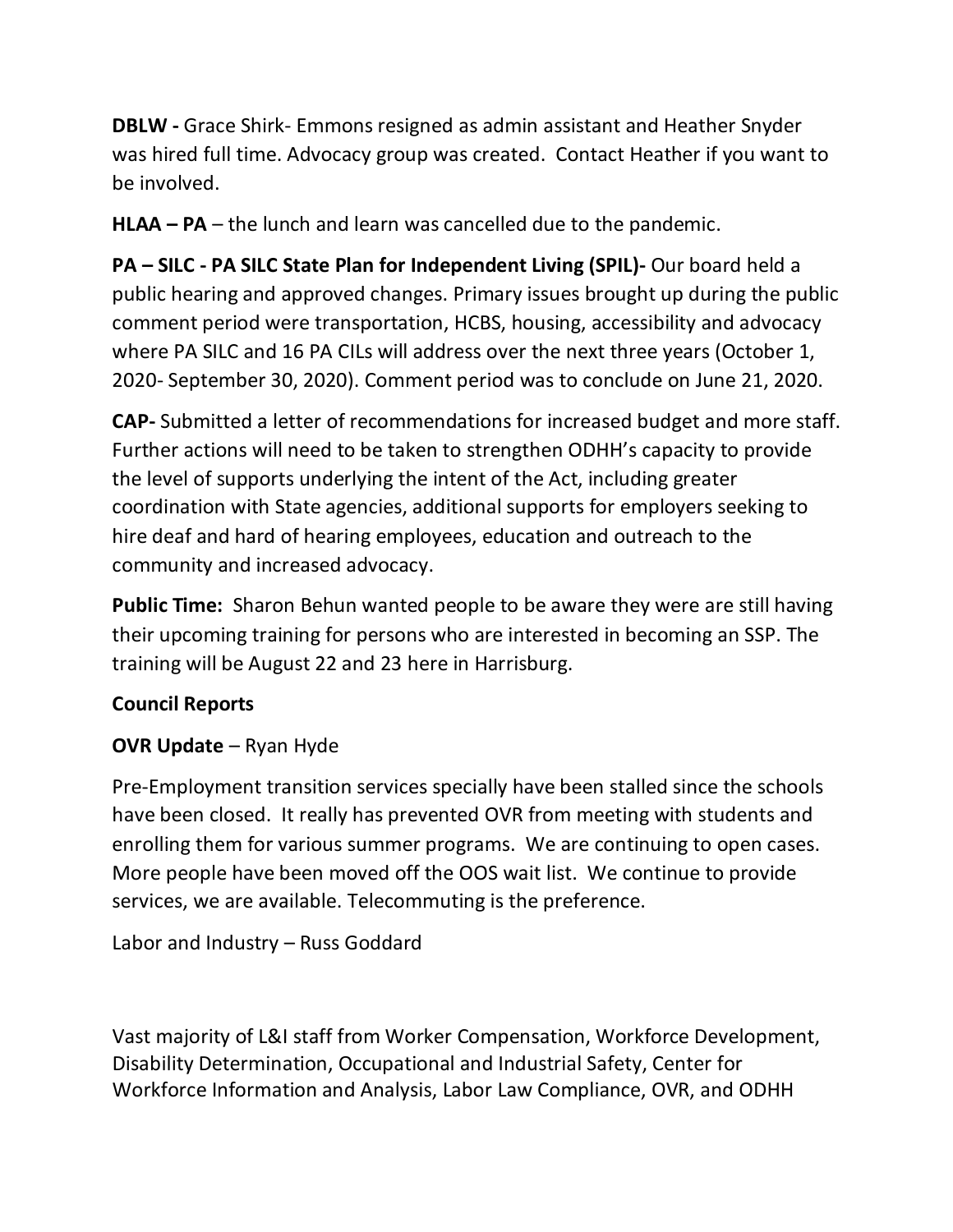continue to work from home o Telework is still strongly encouraged in green phase of Governor Wolf's Process to Reopen

ODHH has been working daily at PEMA to ensure clear communication access is available for the deaf and hard of hearing population across the Commonwealth. The interpreters that are working with ODHH works with during the daily Press Events are Certified Deaf Interpreters.

#### **Department of Aging** – Rebeca Lorah

In January, I met with staff at OVR, along with Robert Torres, Secretary of Aging, and PDA Digital Director to discuss accessibility guidelines for the PDA website and for the PACE website (https://pacecares.magellanhealth.com/). The PACE website will soon be revamped by the PACE contractor and I want to endure web designers follow accessibility guidelines.

#### **Department of Health** -Stacey Gustin

The Division of Newborn Screening and Genetics received funding from HRSA for a four-year grant which started on April 1, 2020. The purpose of the PA EHDI program's proposed project is enhancing the current EHDI system of care so families with newborns, infants, and young children up to three years of age who are D/HH receive appropriate and timely services that include hearing screening, diagnosis, and EI. The PA EHDI program will focus on four main methods to achieve project objectives. The focus areas are:

- Leading efforts to engage and coordinate all stakeholders in the EHDI system to meet the program goals
- Engaging, educating, and training health professionals and service providers in the EHDI system
- Strengthening the program's capacity to provide family support and engage families with children who are D/HH as well adults who are D/HH
- Facilitating improved coordination of care and services for families and children who are D/HH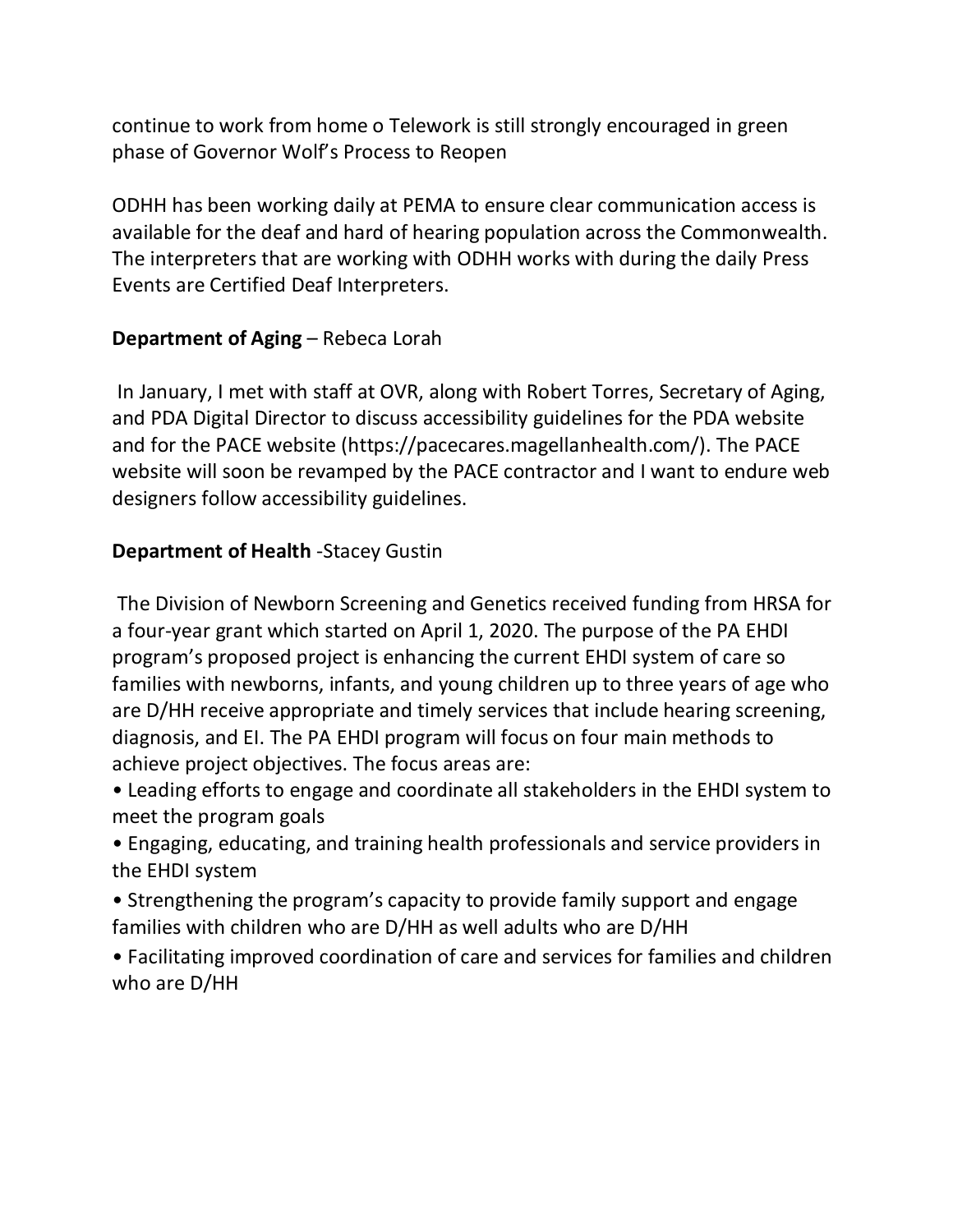## **Department of Human Services** -Trish Mader

Kristen Houser became the Deputy Secretary of the Office of Mental Health & Substance Abuse Service (OMHSAS) on March 23, 2020 replacing Acting Deputy Secretary Valerie Vicari.

Jamie Buchenauer will replace Kevin Hancock as the Deputy Secretary for the Office of Long-Term Living (OLTL) effective June 15, 2020. Jamie previously served as the Director of Bureau of Fee-for-Service Programs in the Office of Medical Assistance Programs (OMAP).

In February, OMHSAS released a revised Telehealth Bulletin related to use of telehealth for behavioral health services. The revised bulletin expanded the use of telehealth to behavioral health practitioners who provide services in the Medicaid Fee-for-Service delivery system (since the previous bulletin only included Medicaid Behavioral Health Managed Care providers.) It also expanded the use of telehealth to include treatment provided by CRNPs, Physician Assistants, Licensed Clinical Social Workers, Licensed Professional Counselors and Licensed Marriage and Family Therapists

#### **Nomination of New Council Members**

Chris Noschese was interviewed by the Council. He served for 18 years previously under several administrations. He mentions multiple accomplishments in his time and is eager to assist with more. He also said a priority should be getting Representatives from the Senate and House.

Alex Van Hook was interviewed by the Council. He is in law school and will attend virtually next year. He sees challenges in the accessibility for deaf and hard of hearing in the virtual world. He plans to use his law degree to work in the disability rights field.

Loree Drawbaugh was previously interviewed by the Council. She reintroduced herself and mentioned she was a stay at home mom who taught ASL online.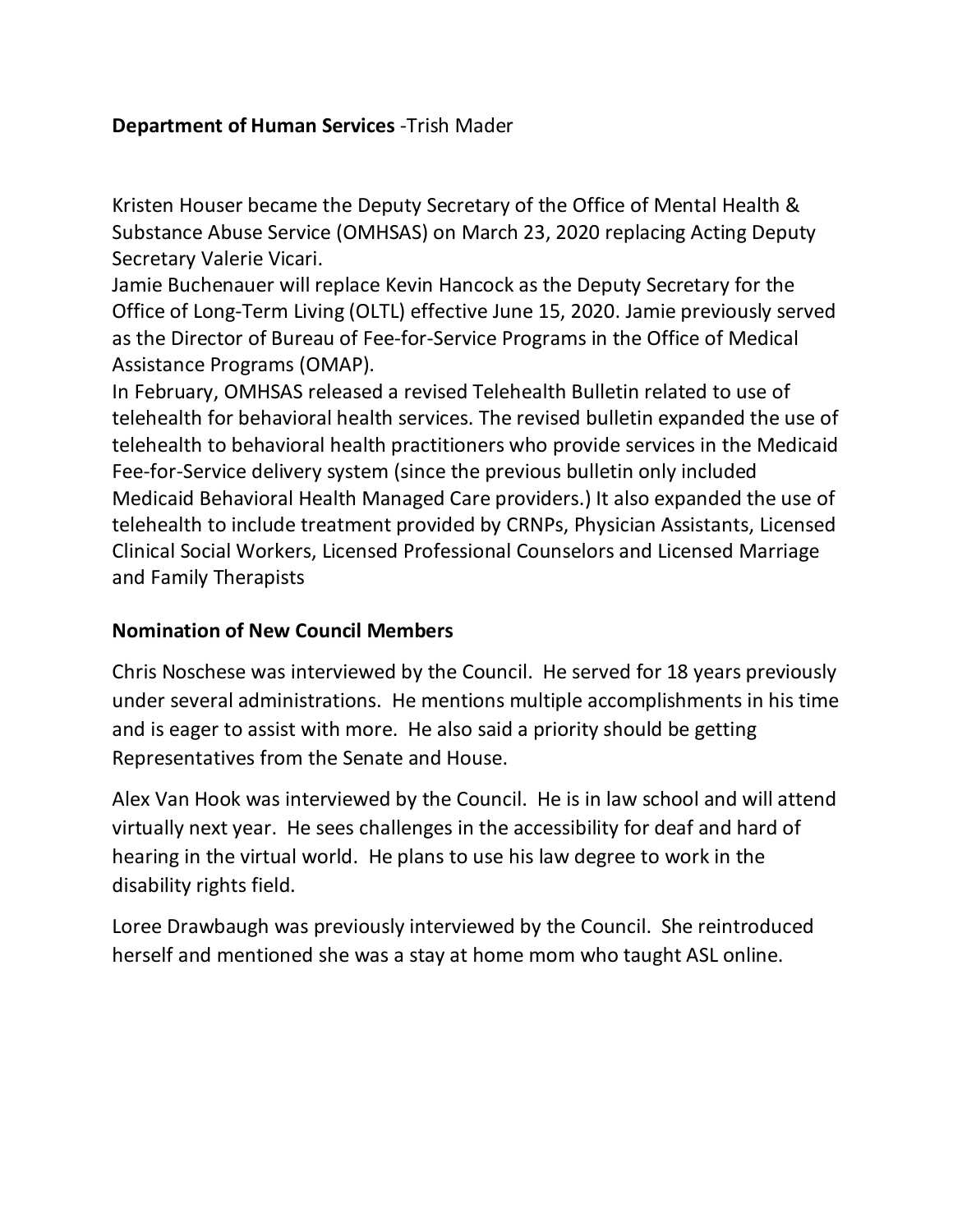The Council went into a separate ZOOM room to discuss the candidates. They came back voted on all three. All three names were voted on to be sent for appointment. Karen reminded the council the Governor can do as he chooses.

**Nomination and Election of Officers**: Michelle Paonessa was nominated for Chair, Russ Goddard and Kay Tyberg were nominated with Vice Chair. As there were no volunteers for secretary. Karen offered to serve. There were questions raised on if a member sitting USQ could be an officer. Multiple people spoke on the subject. ODHH/L&I Legal Counsel Beth Harris was going to investigate the matter and the Secretary Election was tabled for the time being Elections were held with Michelle winning Chair and Russ winning Vice Chair.

### **Council Work Time**

Broadcast letter has been updated multiple times. Karen asked for any further comments or changes on this letter. With none taken, the council voted 5-2 for the letter to go out. Karen wanted to determine the letterhead.

#### **ODHH Staff Letter of Support**

Karen asked the council to vote whether they should send a letter of support for the third position for ODHH which was taken away. Council voted 5-1 to work on the letter and send it to the Secretary of Labor and Industry.

#### **Comment**

Although Public Time was already held Steve Pennington wanted to speak. He wanted the council and public to know that the letter he wrote in support of the third position being funded again was a collaboration between PSAD and HLAA. They specifically asked for a Hard of Hearing Specialist.